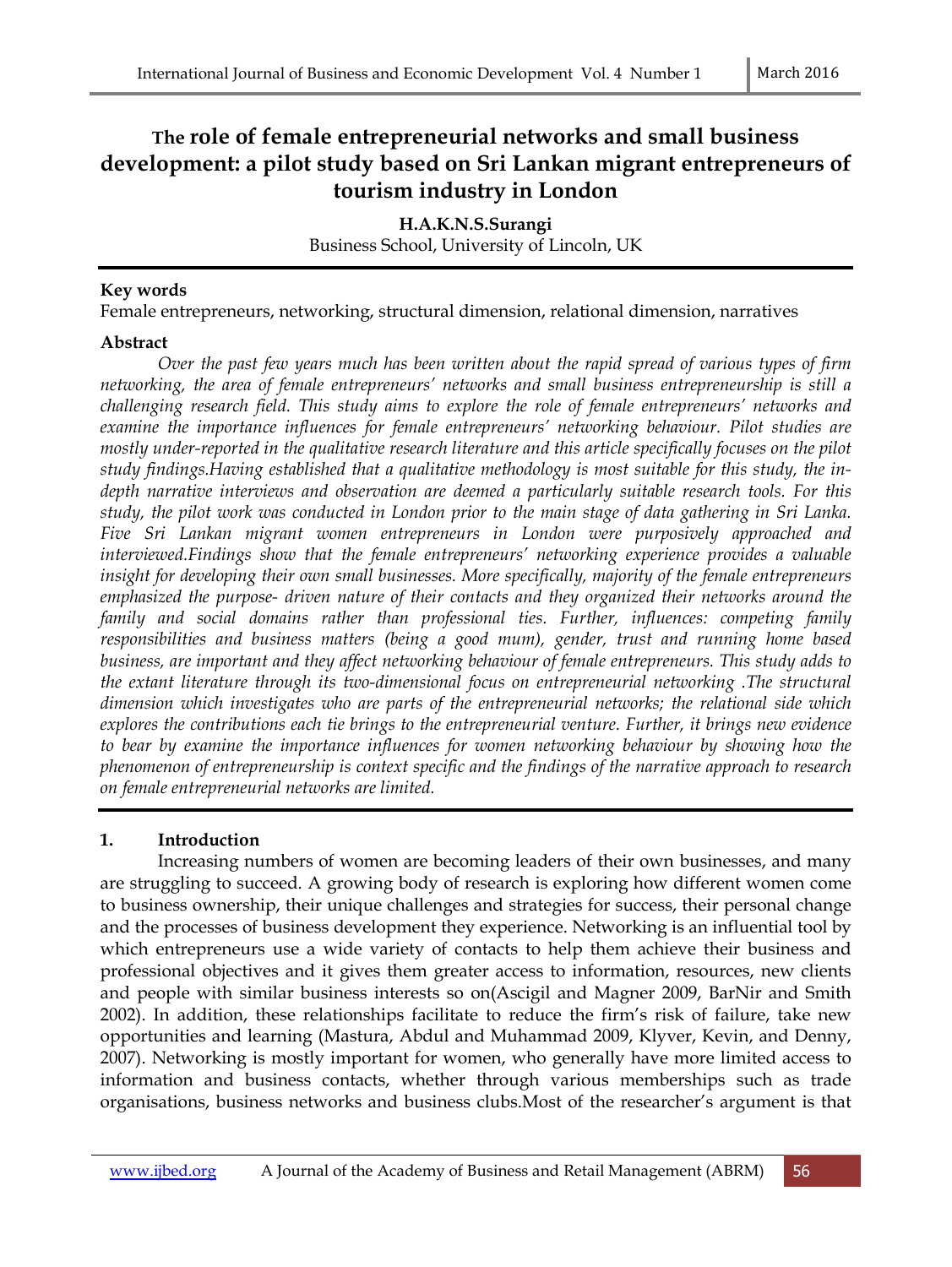development or success of an entrepreneurship or an individual women firm cannot be examined without taking the entrepreneur's personal network into account.

Networks can be defined as personal relationships between an entrepreneur and his 'external actors*'* (Robinson and Hans 2009). The external actors (outsiders) can be individuals or organizations.

 One area of networking literature is weak on is gender (Bird and Brush 2002). Ethnic and gender dimensions of networking stay under-recognized (Rauf and Mitra 2013, Ramachandra and Ramnarayan 1993). In the literature, networking is generally conceptualized gender-blind, paying little attention to gendered intra-household issues of power and hierarchy (Ramachandra and Ramnarayan1993).The Global Entrepreneurship Monitor United Kingdom Report (GEM, 2004) revealed that ethnic minority women entrepreneurs contribute to family earnings by participating in the family business, or by creating their own independent business. For such businesses the role of networks is critical as many of them depend on both their own communities and outside for financial and non-financial reasons. Their own societies are often considered to be a primary source of help and support for the growth of ethnic minority their businesses. However, some studies have revealed that there are significant differences in entrepreneurial effort and outcomes between and within the individual ethnic minority groups. These differences are described by socio-economic and cultural factors such as family background and support, ethnicity, religion, education, and more importantly personal network. Therefore, it is worthy to study of female minority and especially Sri Lankan female entrepreneurs as they remain a relatively under-researched community in London, UK.

### **2. Research Objectives and Questions**

Researchers have interpreted gender differences in network composition as posing a disadvantage for women in the business world and weak ties are the source of male entrepreneurs' success (Foss 2010, Kristina 2010, Wendy and Jeffery 2001). Women who include greater proportions of kin and female in their discussion networks may secure greater social support than men, but at the cost of sacrificing the necessary instrumental support needed for economic achievement (Klyver 2007, 2011). Social support provides the emotional strength owners and managers need to cope with daily exigencies, but such ties may also limit the diversity and reach of women's networks. Women's networks tend to be more limited and to focus on family and friends whereas male entrepreneurs have wider networks (Chirs et al 2011). Taken that as given, this study attempts to achieve the following objectives.

1. To explore the role of women entrepreneurs' networks on small business performance

2. To examine the importance of factors those are perceived by women entrepreneurs to influence the process of their networking.

To achieve the research objectives, the study seeks the following research questions.

- 1. Why do women entrepreneurs establish and develop their networks?
- 2. How do women entrepreneurs form their networks?
- 3. What is the contribution of each network actors to the development of small businesses?

4. What influences the networking behaviour of female entrepreneurs?

# **3. Methodology**

 Given the limited understanding of the role of the women entrepreneurs' networks in the small business development, a qualitative research method will be considered the most appropriate, as it is useful in areas that are not well advanced theoretically. Therefore, this study is exploratory in nature and data are qualitative. Consequently, the research process of this study is inductive rather than deductive. Thus, this study adopts a social constructionist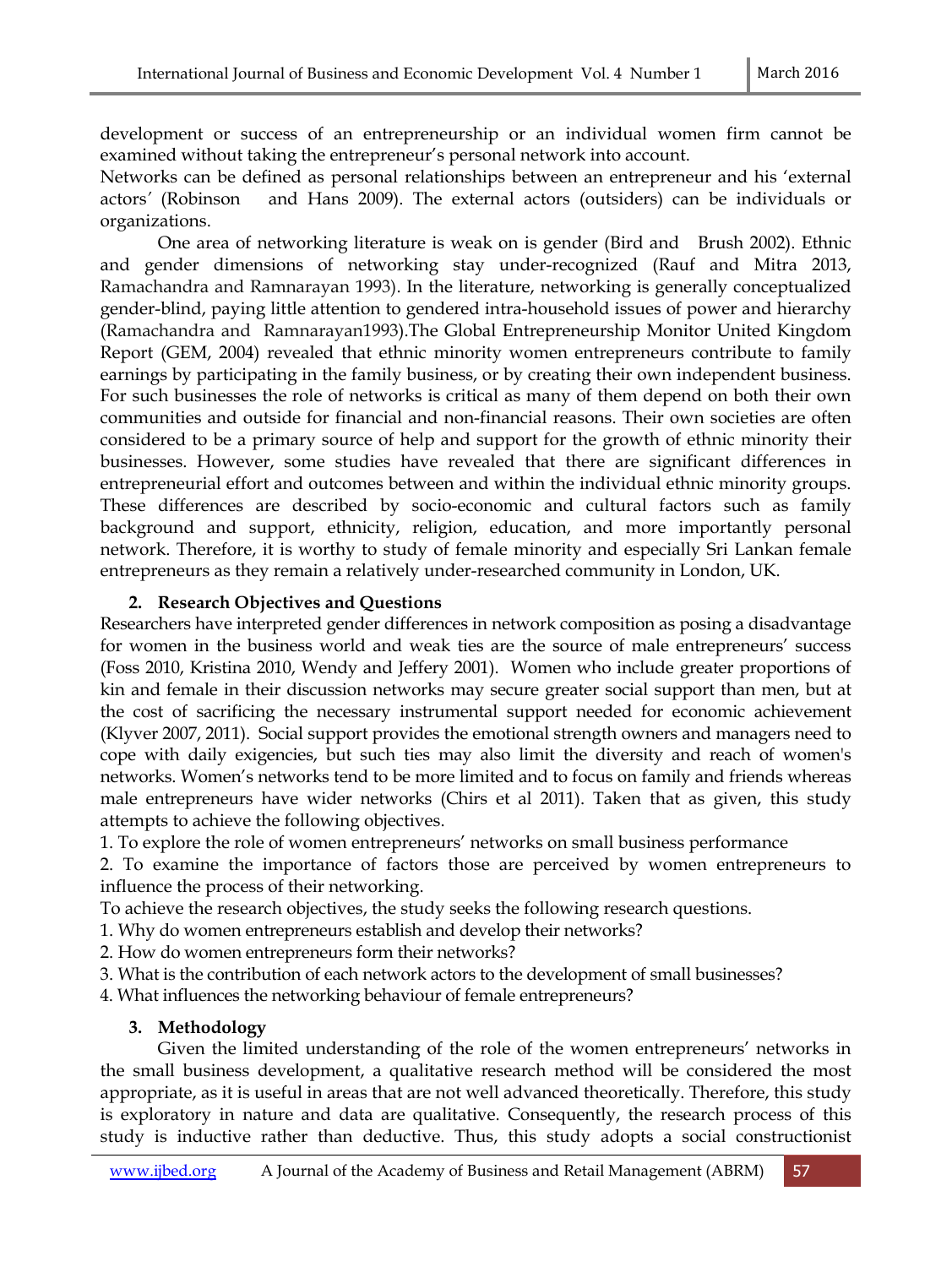approach to obtain a deep understanding of entrepreneurs' experience of their networks. This qualitative framework and the constructionism stance consequently shaped the research design. The stress on the social constructionist approach with biographical, narrative, and interpretative analysis enabled the researcher to reveal the contextual entrepreneurs' networking relationships in their lived experiences. In line with Mishler (1996), this study adopts the narrative inquiry as a way of doing case centered research.

# **4. The Pilot study - Data analysis**

 For pilot study I conducted five interviews with Sri Lankan women entrepreneurs who are engaging tourism related small businesses in London. The pilot study provided the training a researcher in as many elements of the research process (ex: in interviewing, constant comparison, differences and coding) and gave valuable insights for the researcher. Further, to highlight the benefits of pilot work, it helped to identify the specific practical and methodological problems emerging in the pilot exercise as well as the modifications made for the main study as a result of the pilot work.

 The all responses were audio-recorded and accompanied with written notes (ex: field notes) by the interviewer. Written notes contain observations of both verbal and non-verbal behaviours as they happen, and immediate personal reflections about the interview. The women entrepreneurs' networking relationship for their businesses consisting past, present and future intentions narrated in their account have been analyzed and interpreted, and categorized under the important headings of why, how they form networks, what they obtain through networks and what factors that are influencing their network relationships. My analysis of the contents will reveal the similarities and differences across the interviews and the same grasps true for the story formats and ways of narrating.

 Entrepreneurs' narratives will be analyzed in this pilot study in an attempt to answer the key questions of why and how women entrepreneurs form their networks, what is the women entrepreneurs' perception of the different contributions network ties make to the entrepreneurial venture? , and what are the influencing factors for women entrepreneurs' process of networking?

 With the transcriptions, some key-words were identified and categorized into 4 themes: Why do women entrepreneurs form and develop their networks?; How do women entrepreneurs form their networks?; What is the women entrepreneurs' perception of the different contributions network ties make and develop to the entrepreneurial venture? And what are the influencing factors for women entrepreneurs' process of networking? These key words were then incorporated into a cross-case analysis template.

# **a) Why do women entrepreneurs form and develop their networks?**

The following narratives describe why women entrepreneurs form and develop their entrepreneurial networking during their business life-times.

#### **Networking for obtaining finance and other resources**

 Women entrepreneurs' narratives revealed that networks matter as they have a lack of resources and that they bring access to tangible and non-tangible resources. The personal networks of entrepreneurs can prove to be a cost-effective means of obtaining information and other resources that is valuable to the business**.** Female entrepreneurs have particular difficulties in raising finances in the early stages of their businesses and they use their informal networks to raise finances. As Kumudu explains,

*When I start this business I do not have enough money, my mother, who also lives in the outskirts of London, gave me £25,000*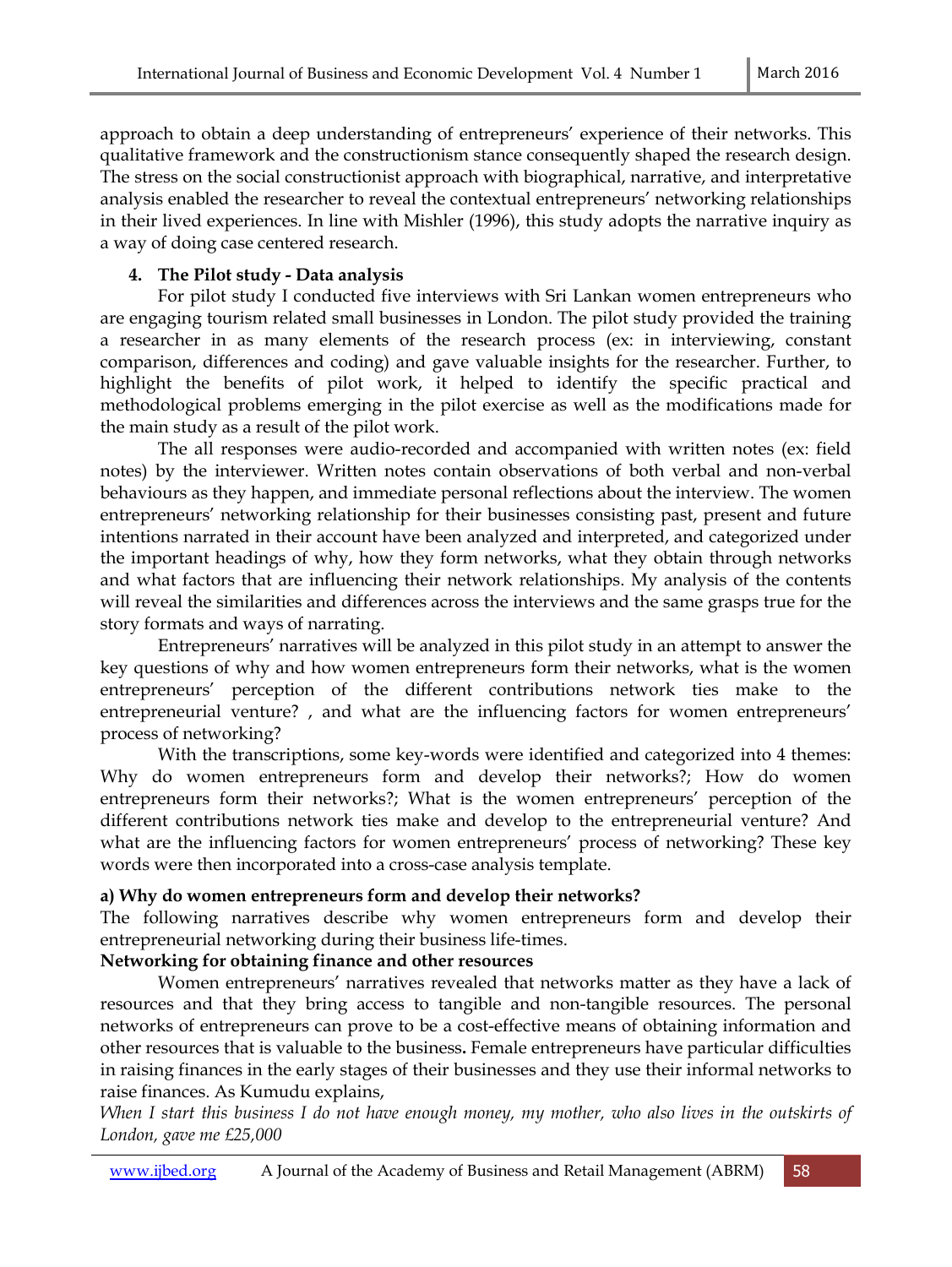Gayani showed that she was successful in preparing her own capital sources for her venture as the result of the saving habit but she has to ask from family as that amount is not enough. *I also had some saved-up cash and borrowed some from my father* (Gayani)

 An extension of meeting the financial necessities of a new business through personal savings is to seek such funding from family, friends and relatives. This might have the benefit of being interest free and no guarantees compared to that of a bank loan. Depending on the relationship and the enthusiasm of the family member or relative to support the business, the repayment of such finance might be flexible and let the business to carry on its service without the added concerns of regular interest and capital payments. Therefore, women in the study have tended to use more informal source of finance.

#### **Networking for finding opportunities**

 There are a variety of ways of finding business opportunity leads through networking. Word-of-mouth networking is simply getting the word out about the business verbally. Entrepreneurs can seek the aid of business professionals whom they know, their family, and friends and relative so on. They can spread the word about entrepreneurs' interest to enter into or provide a business opportunity. Entrepreneur could also ask them if they know of any related enterprises or individuals that are looking or providing business opportunities.

In Gayanis' case, most of the business opportunities she has received are from travel fairs. Her agents promote her and through word-of-mouth she gets business. For example, a couple of months ago, an Australian agent had asked an Indian agent about an agent in the UK and the Indian agent had recommended her. That's how she gets recommended through word-ofmouth. Gayani explains

*I don't miss an opportunity to go for travel fairs. It is also economical because you will find many opportunities. To be honest, most of the opportunities I have received are from these travel fairs. Our agents promote us and through word-of-mouth we get business*

 Without interaction with other people, Gayani could not have had access to important information about new opportunities.

#### **Networking for Learning**

 Networking with others permits smaller businesses to share experiences and ideas and to improve in-house knowledge. Businesses can network with educational establishments, trade organizations, trade fares, former employers and other businesses as well as their close network ties such as family and friends .In all cases of this pilot study, women entrepreneurs talked about their learning experience through networking.

 Anoma's web designer is one of her best friends and her friend also has created a services company in London. Hence Anoma benefited from a learning experience as she possibly will learn from their successes and avoid repeating the mistakes they had made.

 Above example shows that how entrepreneurs learn through their different networks and networking can also help entrepreneur develop knowledge and skills. It seems that entrepreneur learn from direct experience and move towards with improved knowledge and further skills.

 The businesswomen in London stated that they kept their business connections going in order to learn something. There could be many reasons for this. One is that all my interviewees got to London at a young age and were not used to the business environment in London. For example, they were unaware of the legal and tax details, how to begin a business, what organizations assist them etc… that were in comparison, different to Sri Lanka. So they had to learn all these anew. Another reason is that the difference in the business culture in London. For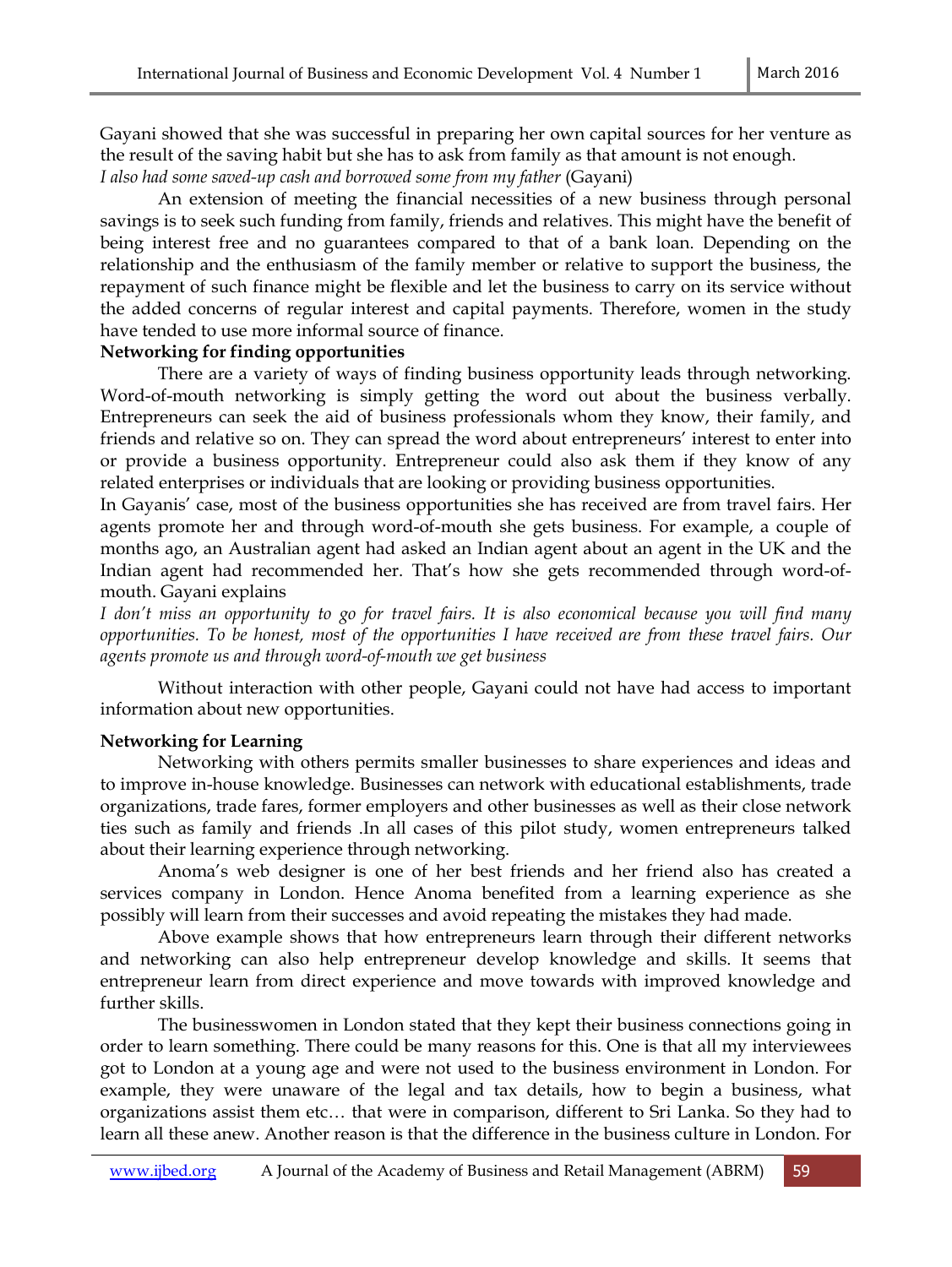example, eating outside of the home has not been very common in Sri Lanka. But most British people go to pubs or restaurants regularly. So a women beginning a restaurant/hotel needs to have a thorough understanding of the culture. Therefore, these immigrant businesswomen have an interpersonal network that would help them gain knowledge in order to improve their businesses.

### **Networking for seeking emotional support**

 Networks appear as being of particular importance to female in providing strong emotional support and in building confidence and in providing motivation. All women entrepreneurs in this study mentioned the friendly and supportive nature of networking groups such as spouse, family and friends and highly valued them for emotional support, inspiration, and encouragement.

One of the interviewees Anoma responded enthusiastically,

*My husband always gives emotional security and he encourages me in every drawbacks and disappointments*

 Sunnetha comments that women entrepreneurs not only discuss their ideas about ventures with their family members, but also close friends and colleagues to get emotional support in return.

*"Friends are available, yes, in terms of time, in terms of necessity. The availability to listen, to make suggestions, to share, to exchange ideas, to change ideas"* 

It seems that they receive emotional support from family, spouse, relations and friends (informal networks). Furthermore, most of the entrepreneurs highlighted that such emotional support enhances the motivation and determination of entrepreneurs to build successful firms.

### **b) How do female entrepreneurs form their networks? Women prefer to network with strong ties**

 Women entrepreneurs' networks are often dense with ties of kin and friends in closed circles. There were four cases where the spouse was involved (except Suneetha), two entrepreneurs worked with their brother-in-laws (Anoma, Gayani) and Kumudu and Indika involved their daughters in different phases of her entrepreneurial venture. In general, family tends to get involved in all phases of the business, the exemption is Suneetha.

For example, Kumudu explains *"Besides my daughter, my elder sister and mothers help me a lot too and they are always with me.I am not involved in other organizations.* …". *Furthermore, professional advice has not worked out for me.*

 Those in London have based their networks around the family and friends and this could be because of the isolations they feel when they migrate. For unlike in Sri Lanka, their families are limited in London so they are forced to gain help from the close family that they have.

#### **Membership in various organizations**

 Gayani and Indika highlighted the involvement of professional ties in the different phases of the venture. The strength of weak ties should therefore not be underestimated.

 In an interview with Gayani, she also highlighted the membership of various organizations and its importance. Further she explained, by taking membership of various organizations, business owners can expand their business networks and these networks give you the connections, tools and resources you need to go the next step in your entrepreneurial journey.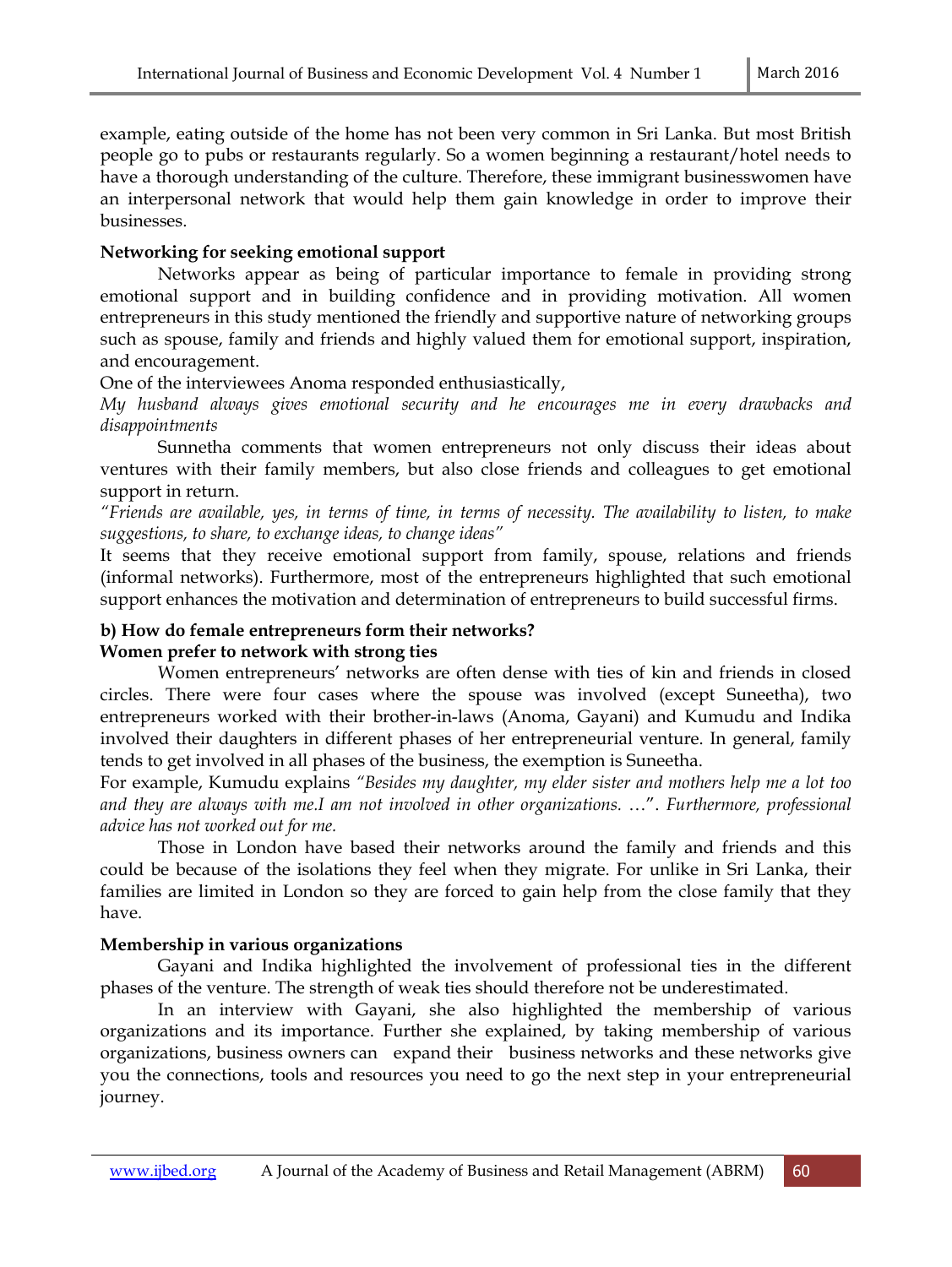*Yes, I am involved in a few other organizations. If you have a tour organization, there are two other companies in which you need to register and you are able to get discounts on air fares and trade fairs. Sometimes you can get discounts more than 50%.* 

 From the findings, given the number of responsibilities that these women manage on a daily basis, joining a professional organization was not one of them top priorities. But, when these women joined professional organizations, they have developed existing business relationships and made new contacts on a regular basis. Such networking went beyond the exchange of business cards as they attended regular meetings, became active member on a committee and made strong relationships with others who have common interests and similar business concerns.

#### **Attending training and trade fairs**

 Training and trade fares will provide the company with the maximum amount of exposure for a limited amount of money. These meetings further help entrepreneurs to look for customers, suppliers and new network actors. This essence was found from Gayani's story.

*The WTM Trade Fair is in November, another in France in September. I'm hoping to go for both and I also participated in the ITV Trade Fair this month in Berlin. That is very important because it is a place in which many agents from around the world meet together and it is challenging to go from country to country to meet them. For example representatives from around the world meet at the World Trade Market which is held in London in November. Not just from other countries but also many from England participate in that. Though I could meet them in London, I don't miss an opportunity to go for travel fairs. It is also economical because you will find many opportunities there and there are 2 or 3 fairs annually.* 

 In this setting, attending or taking part in trade shows , exhibitions or training made these women more experienced as it was good opportunity to improve their knowledge. There are many things to learn about the business's field, other servicers, new ideas and trends. Further if women have built a large network with many connections, there is not always a good chance to meet each other in person. So this is the best chance to meet different people at the same time.

#### **Women have lack of participation for network activities at start up level**

 I asked Indika to elaborate on her story of the start-up phase as I found it difficult to accept the short uncomplicated narrative. I wanted an elaborate, rich and detailed description of the start-up phase. Indika then started talking about the difficulties related to the start-up.

"*Honestly speaking, when I started this hotel, I worked very hard. My husband found it difficult to help me because of his job and I had no one to help me. It was I who cleaned. There was a person who came to iron, but apart from that, I did everything.* 

 It is clear that at the beginning of their businesses, these women have had only a limited number of relationships and help resulting in them having to put in a lot of hard work. Though the businesswomen based in London have had to work alone at the beginning, when the business began to grow, they have increased their relationships too.

 The purpose of this section has been to examine the question of how female entrepreneurs form and develop their network relationships. According to the emerged themes, I found that female entrepreneurs have a strong favour for strong ties and they have a lack of formal contacts.

#### **c) What do female entrepreneurs think about the role and contribution of the different network ties for the development of their venture?? (Relational Dimension)**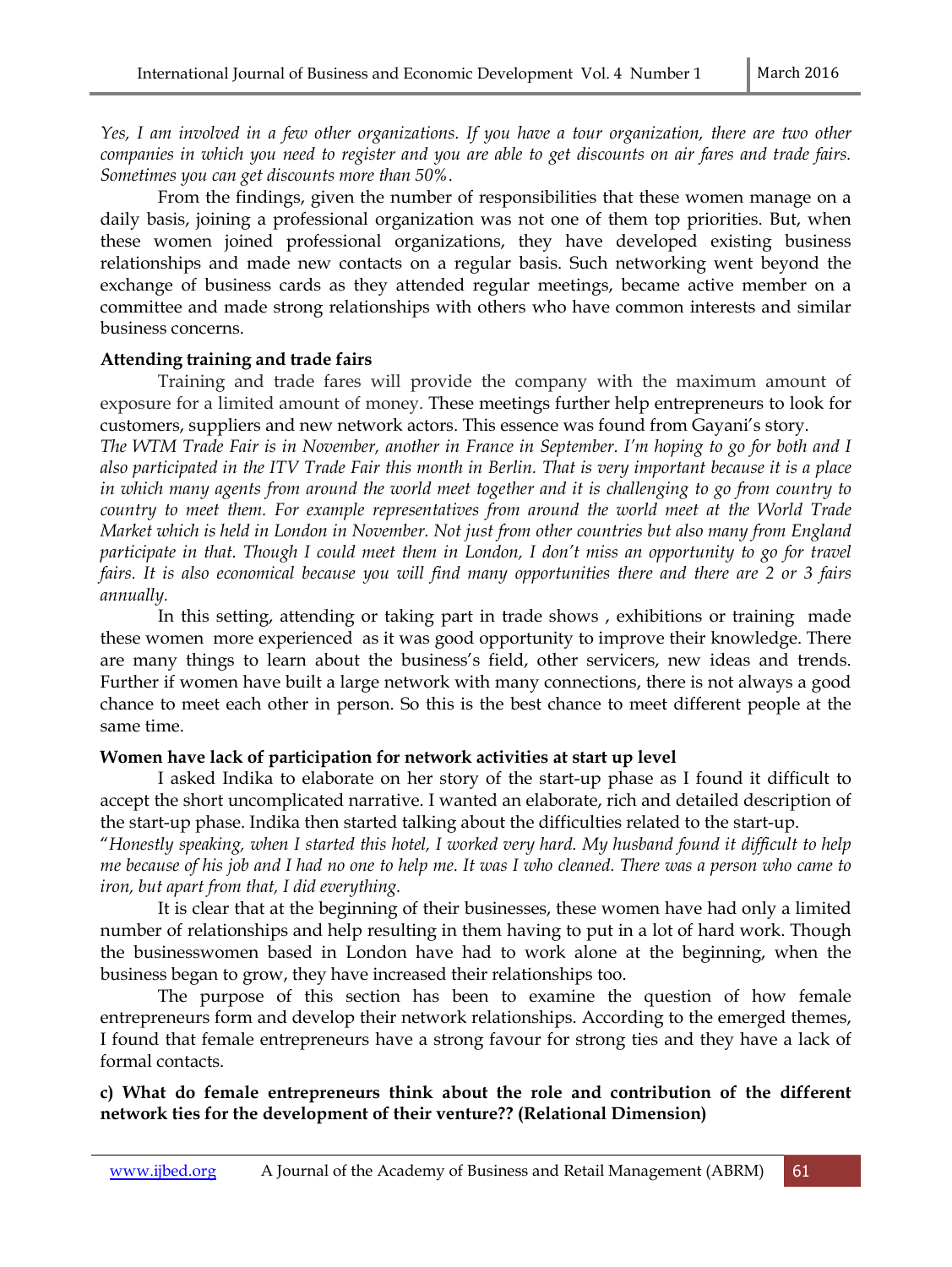This question focuses on the relational dimension of entrepreneurial networking and in particular the role and the contributions different ties make and develop to the entrepreneurial venture.

#### **The role of family and relatives**

### *Providing functional support*

 In entrepreneurs' narratives, I found that the family provides different types of functional support. As Kumudu explained, her daughter handles all the accounts and files all the bills and letters that she receives. Furthermore she explained,

"*Besides my daughter, my elder sister helps me a lot too. She lives close by. When the children were small, she was a great help with looking after them. Even now, when I need a place for my son to be, it is she who helps out. She also works in the shops and restaurants some days*".

In Gayanis' story, the business would not have been run without the functional support of a loving spouse. As she explains,

"*Some days I go to the airport at 3.30am or 4.00am. Then my husband would get the kids ready and make their breakfast and would take them to the day care. On those days he has a big round of work and later picks the kids and me".* 

 The above quotation from Gayani's story shows that female owned businesses are increasingly acknowledging the support and encouragement from family members for their businesses.

### *Providing emotional support and being available*

 Family ties may also represent important discussion partners to exchange the entrepreneurial ideas. Gayani's parents encouraged her to start and continue with the business, it is good to have the support from her family in this case, they asked questions her, they wanted to know how it works, because if it is not understandable for them it is not understandable for anybody else.

As she explained "*I am the first to join this field. But my parents strengthen me emotionally. My father had a great deal of faith in me. My relatively looked at me in a strange way when I decided to quit my job and start a business, but my father sponsored me and encouraged me".* 

 In Kumudus' story the family is very important for providing emotional support to the entrepreneur. As she described, once the entrepreneurial project which establishing a restaurant in the heart of Ilford, had been accomplished, she invited her whole family and close relatives for dinner. She wanted to try out the concept on them and use them before the official opening of the restaurant. She needed the feedback of her family on the concept and she trusted that they would give her an honest opinion.

 Indikas' husband, also a science graduate, has an important role as he helps Indika to manage her stress; he listens to her and asks questions. He helps her to think and then she acts. He is part of his discussion network. Indika described their relationship as follows:

*"He has helped me a lot because of his ability to listen, to manage my stress, and accept. Without my husband's help and kindness, I will not be here now".* 

#### *Providing competency related support*

 Entrepreneurs take part a spouse or their life partner in their businesses because of the active help they can provide; I found in three stories where the partner was involved due to competences. For example, in the case of Anoma, her husband takes on responsibilities in the business the husband wants to create. Her husband is a solicitor and encouraged her to start this business and always was the first person of motivating to commence this business. He involved for lot of activities in the first phase of the entrepreneurial venture. Given her competences in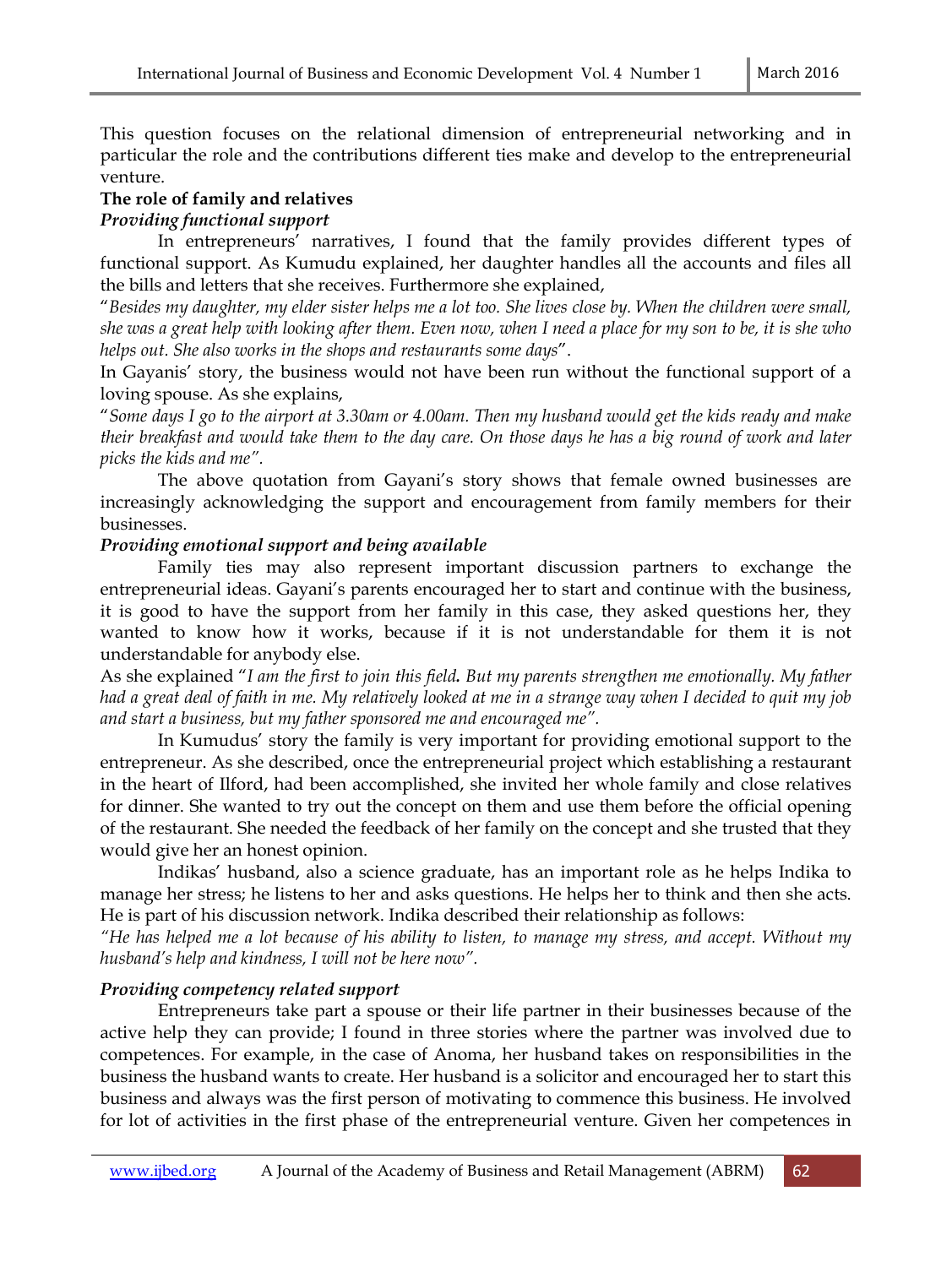marketing his role is of a commercial nature, as he brings in clients. This case is interesting as it highlights the importance of the competences of the partner for the creation of the business.

*I get so many businesses via the friends of my husband. He tells of my business with his friends. Since my husband has a membership in bar association, he gets more businesses for me and the major part of the promotion campaign is handled by my husband indeed. It's him who designed my web site even.* 

The above example gives evidence about the competency related support of the spouse for women entrepreneurial venture and further it highlights on the positive aspects of spouse contribution to the venture

#### *Bringing opportunities*

 Anomas husbands' father and brothers are extending their helping hands. His father had a construction company which is currently owned by his brother. He also brings many businesses via his networks. Also her husband has a younger brother who is 23 years old and he too extends every support he can.In Anoma's case one of his brother-in-laws and father in law created the link between the entrepreneur and possible customs, which was obviously very important for the entrepreneur.

### **Acting as financiers**

 Kumudu raised some finance from his family in the early stages of the development of her start-up. Her mother, who also lives in the outskirts of London, gave her £25,000. As she remembered, her mother did not only provide finance to the business, but also valuable feedback and her entrepreneurial experience as she had B&B hotel in London.

Simalry Gayanis' case, she also had some saved-up cash and borrowed some from her father to start the venture.

 In above respect, the family assists the businesswomen in a big capacity and the level of assistance received from their husbands is high. Family has helped financially, with daily requirements, with bringing new customers and being there whenever the need arose. Also, when the businesswoman faces difficulties, it has been the family that has supported her. The family has assisted in ways that the other support groups are unable to – looking after children, cooking etc…

# **The role of friends**

# *Providing functional support*

 As Indika explained, there are 3 Sri Lankan boys living close by. They help her as well. From time to time, they stay in the hotel to help her.

According to Suneetha, running a guest house is not easy; especially being women. There are heating problems or the boiler breaks down or repairs need to be done and she has to ask for help from her friends. She has a friend who is in property service and when a repair needs to be done, she calls that person and he would send someone suitable. Recently, the some bricks on her roof broke down and it was a friend of her who helped to repair.

# **Bringing business opportunities**

Word-of-mouth recommendation is identified the best form of advertising, because it is persuasive, reliable and free. Friends and family are likely to contain a host of influencers. Suneetha relates,

*There are my friends who spread the news about my guest house. For example, I have a friend who does 'dress-making' and she sends many customers to me.* 

Above example shows that the people within women existing network and the people they know (specifically friends) are very supportive to promote their businesses.

#### *Giving advices and emotional support*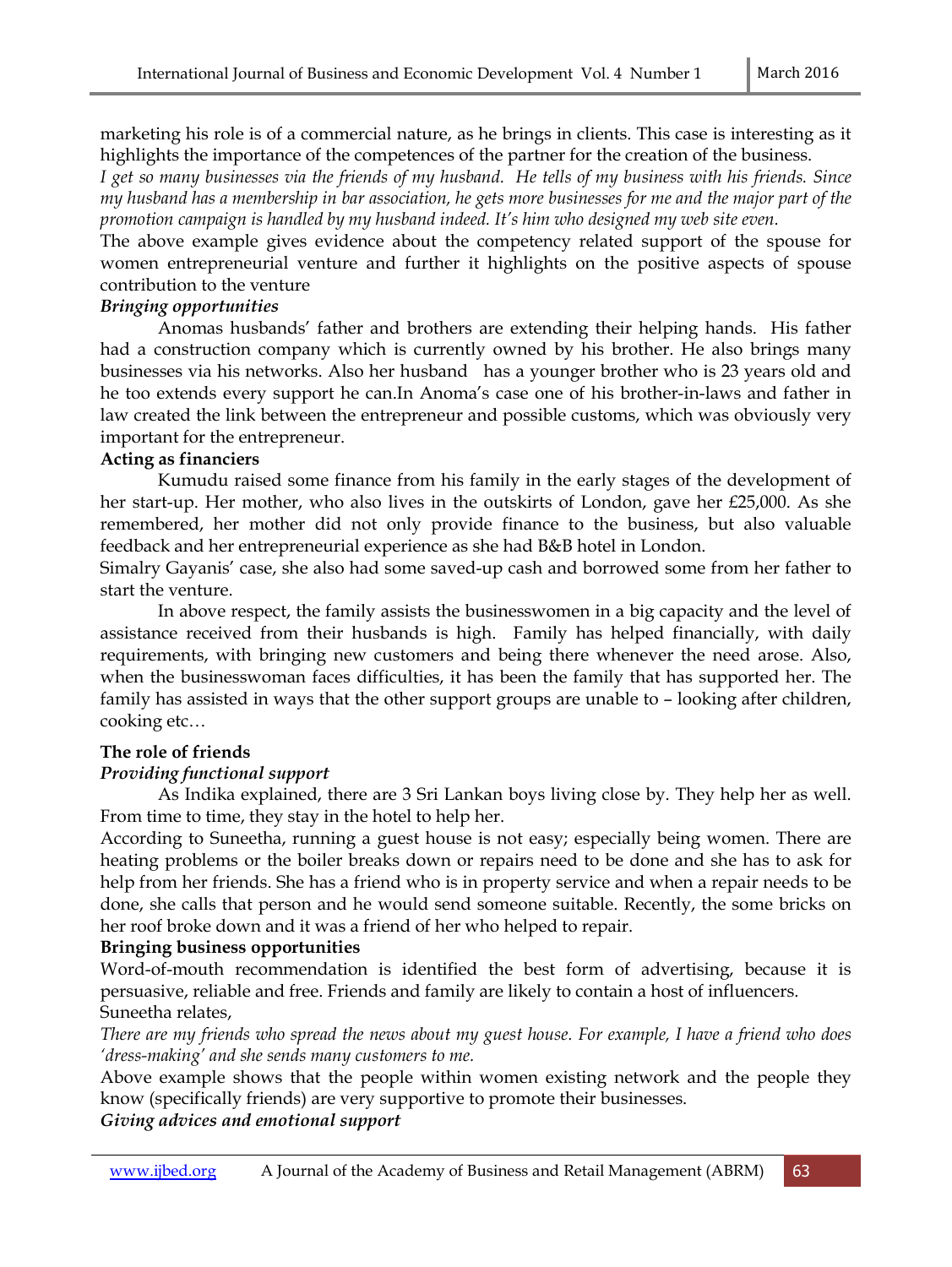Suneetha described the relationship with her close friends and she feels that friends are knowing the real you and being available. When I asked her "the meaning of availability" she stated

*"Yes, in terms of time, in terms of necessity. The availability to listen, to make suggestions, to share, to exchange ideas, to change ideas"* 

#### She gave me number of examples

*I am someone who is used to traveling and when I go to Sri Lanka I stay for about 2 months and I also visit Canada. Then the guest house is run by a friend. Even when I am ill and unable to work, my friends run the guest house and I make a payment for their work. But I strongly trust them*.

 In this case close friends represent trusted people who the entrepreneur can confront with her idea, feelings to whom ideas can be exchanged.

 Also, it is important to note that these women have learnt a lot through their friends in the same field and those in London also depend on their friends for emotional support. This is because apart from their family, they do not have a large support group in London and therefore they are forced to depend on their friends. They especially depend on their Sri Lankan friends for support during a crisis/problem.

### **N***egative effect of networking through friends*

 Only one entrepreneur (Suneetha) in this study talks about the negative sides of friendship ties. As she relates,

"*One of my friends stayed at my place and he promised to make a deposit to the bank, just as he was leaving and I trusted him and said ok. It has been a year since and I have not got paid.* 

Friends are supposed to be good for anyone. But not all friends have such a salutary effect. Some friends lie, insult and let down. In Suneethas' case, her friend was the promise breaker. After spending time in these sorts of friendships these women are likely to feel bad about themselves instead of good.

# **The role of professional ties**

#### *Acting as bridges*

In Indikas story, she is a member of the National Bakery Student Association. She contacted the head of that organization, when she was in the process of buying her hotel by asking the information.

Indika described *"She did not give me any advice, but she provided access to contacts who then could advise me"* 

From Indikas' comment we can clearly see that National Bakery Student Association had a very important role as a door opener for the new entrepreneur. Whereas she could not advise on details relating to her business she gave, however, access to important contacts who could then provide the needed information and assistance. National Bakery Student Association acted as a bridge over structural holes between the entrepreneur and unknown, but potentially valuable. *Providing valuable professional advices* 

 Professional colleagues also tend to offer valuable professional advice and information as we can see in a few of cases such as Suneetha who continues to relate with a Fostering agency. Professional ties are a very important source of information for finding customers and any task-related issues linked to the kind of assistance.

 In Anomas case, she has the company registration and she is the member of AITO, the Association of Independent Tour Operators. She is aware of lot of supporting organizations though she did not much worried of getting the membership. Recently a training program was in London and she participated for it. She explains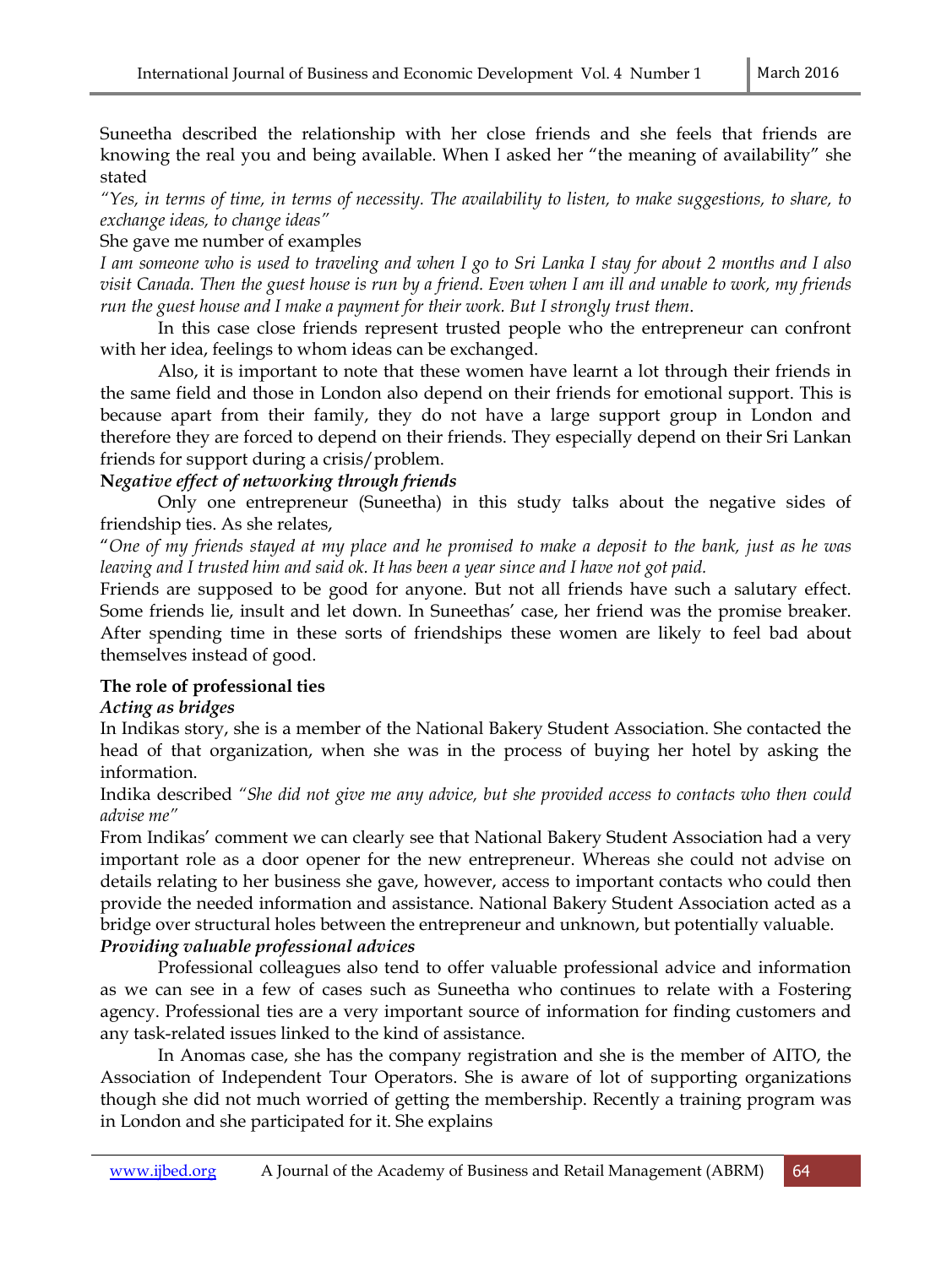*AITO gave me lot of needed information for me. I met a lot in my field in the training and that network is important. The network was very important to the particular tasks like hotel booking and taking customers for good and safe foods*

When looking at women professional network, it is clear that these organizations support business women much. This is because they provide the needed advice, information and knowledge at the needed time, and connect these women to other organizations etc.

 In above respect**,** the analysis of the pilot study interview transcripts stressed three key types of ties involved in the different stages of the entrepreneurial venture such as family ties, friendship ties and professional ties. Family is the most important and used institution. But professional ties involvement is occasional and limited, as the entrepreneurs emphasized.

#### **d) What influences the networking behaviour of female entrepreneurs??**

 Having analyzed the entrepreneurs' stories in this study it becomes clear that family matters (being a good mum), gender, running home-based business and trust are very significant indicators of the formation and development as well as the barriers of the entrepreneurial networks.

### *Family matters: being a good mum*

 As family members, we develop, protect, and influence each other. Throughout the Indika's narrative, she several time mentioned that the importance of family bonds and responsibilities of good mother. She feels close and in touch with her family.

She described "*Up until now, I have never put an advertisement out; as I am not comfortable with having a work load that I cannot handle. Then I would have less time to spend with my children. My two children are more precious to me than anything else.* 

 She continues her story "*Many customers ask me why I won't open a cake shop. If I do, I need to open and close it on time. This would make my house work difficult*".

This explanation gives us the need for women to work flexible hours and to balance between work and family has been identified as the main motivator for women to pursue entrepreneurship and it leaves little time for other activities like networking.

The story of being a good mother is further continued in Indika's narration.

"*Whatever I have on the agenda for that day, I do not fail to serve food to the children and ask how their day has been. My kids don't go anywhere without a parent, but I keep watch over them at all times*".

Above quotation also clearly shows that she has a little time for other activities like networking. The strong presence of the family in Indikas's story is a surprise to me.

 As Kumudu explained*, I have two children. My daughter is 22 years old and she is doing a Psychology Degree. My son is 11. Now since my daughter is older, I don't have much of a problem. My children are used to a Sri Lankan lifestyle. They need their mother often. I still drop and pick my son from school though he is 11 years. Then I go home with him, give his food and stay for about 2 hours. Some days, I take him also to the business places. My daughter too, talks about everything with me, after she returns from the university. They are more attached to me than their father.* 

 This type of career talk is of course not only limited to entrepreneurs but it seems that women routinely place their career stories in the context of their children and talk about managing home and work responsibilities when telling their work histories. The story of Kumudu being an entrepreneur is articulated with the story of being a good mother.

 Also, especially Sri Lankan women in London have a fear that their children would follow a wrong path in life because they are not in their home-land, they have had to spend more time with their children as well. This has limited their network relationships. *Gender as positive factor for networking*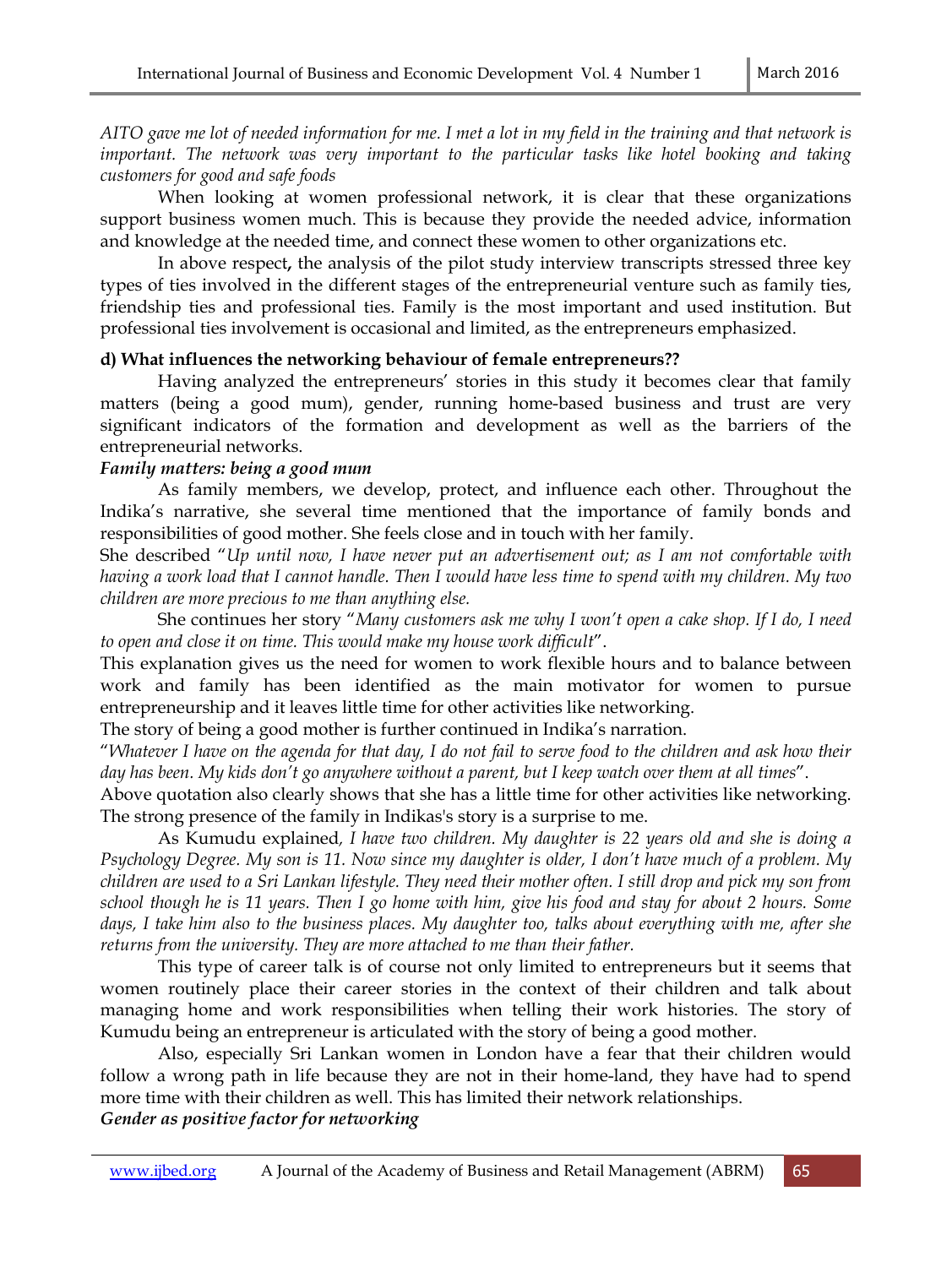Everyone does not agree that simply being a woman means possessing characteristics that are a positive factor in business leadership. But, the question of challenges faced by women entrepreneurs comes not in the form of negative examples but of positive examples in this case. *Nadee: Have you faced challenges as you are a working woman?* 

*Gayani: M…m….not really. I see, being a woman in my field of work, as an advantage because most others are men. Even in Hotel Management, it is mostly men. The way we speak saying, "please", ("aney" or "aiyo") helps get the work done. However, we need to know our limits yet have a good approach. To be honest, being a woman is a blessing in this industry. In my experience, clients prefer to be*  welcomed/greeted by a lady. There is a brighter smile on the face of a client if greeted by a beautiful *woman rather than a man. So I feel that it is an advantage to have women in this industry.* 

 Similarly Anomas' view, being a woman is a privilege for her business. For an example, to book a hotel and a negotiation on a discount, she can deal with them easily rather than her husband and this can be because of the friendly manner a lady is having in dealing with problematic cases

#### *Running home-based business*

 I observed that, three out of five interviewees, the family home was the location for their business activity. Running a home-based business is the ideal situation for many women. A lot of people, especially young moms, decide that they're going to work from home in order to care for their children. As Indika explains,

*We live in the ground floor of the hotel. Whatever I have on the agenda for that day, I do not fail to serve food to the children and ask how their day has been. We have a home in which everyone is happy to be a part of this business and it is a happy place to work at. You know, important thing is, I am available for my children when they need me.* 

 Running home based businesses and being mothers permitted to work flexibly and they can do their domestic tasks including child care easily. These so called mumpreneur businesses, organized to work around the routines of child care makes them available for domestic work most of the time.

 According to the respondents' view, they have stated that it is much easier setting up a business in one's home place. This has been evident through Sunnetha's explanation,

*You know, it's low cost and therefore less risky, because there aren't any expensive premises overheads. You can also claim for a percentage of your domestic bills, for lighting, heating, telephone calls, etc.* 

 But in reality, starting a home-based business has many rewards as well as challenges. These women need to think about how the business will affect their home life – and vice versa. *Trust* 

 Building trust is vital if entrepreneur and her business are going to excel. Trust is a deliberately critical issue in any type of relationship because a relationship without trust is not really a relationship at all. Over the long-term, business success is dependent upon a network of positive relationships. Trust is always the critical component in enhancing business relationships. Trust may happen after a certain period of time when the relationship develops. Entrepreneurs are anticipated to spend a certain amount of their time with family, relatives, suppliers, customers, bankers, government organizations and so forth in order to grow trust in a network of relationships. In the personal network, trust is critical and it is also an important element of business dealings.

Gayani describes her trusting relationship with other organizations.

"*Even now we transact with many of the big hotels here. We have a great trustworthy relationship between us and have never had any issues regarding payments or otherwise. We get a bank guarantee issued according to the amount the bank requests and that gives us a 30 day credit facility. For the hotels*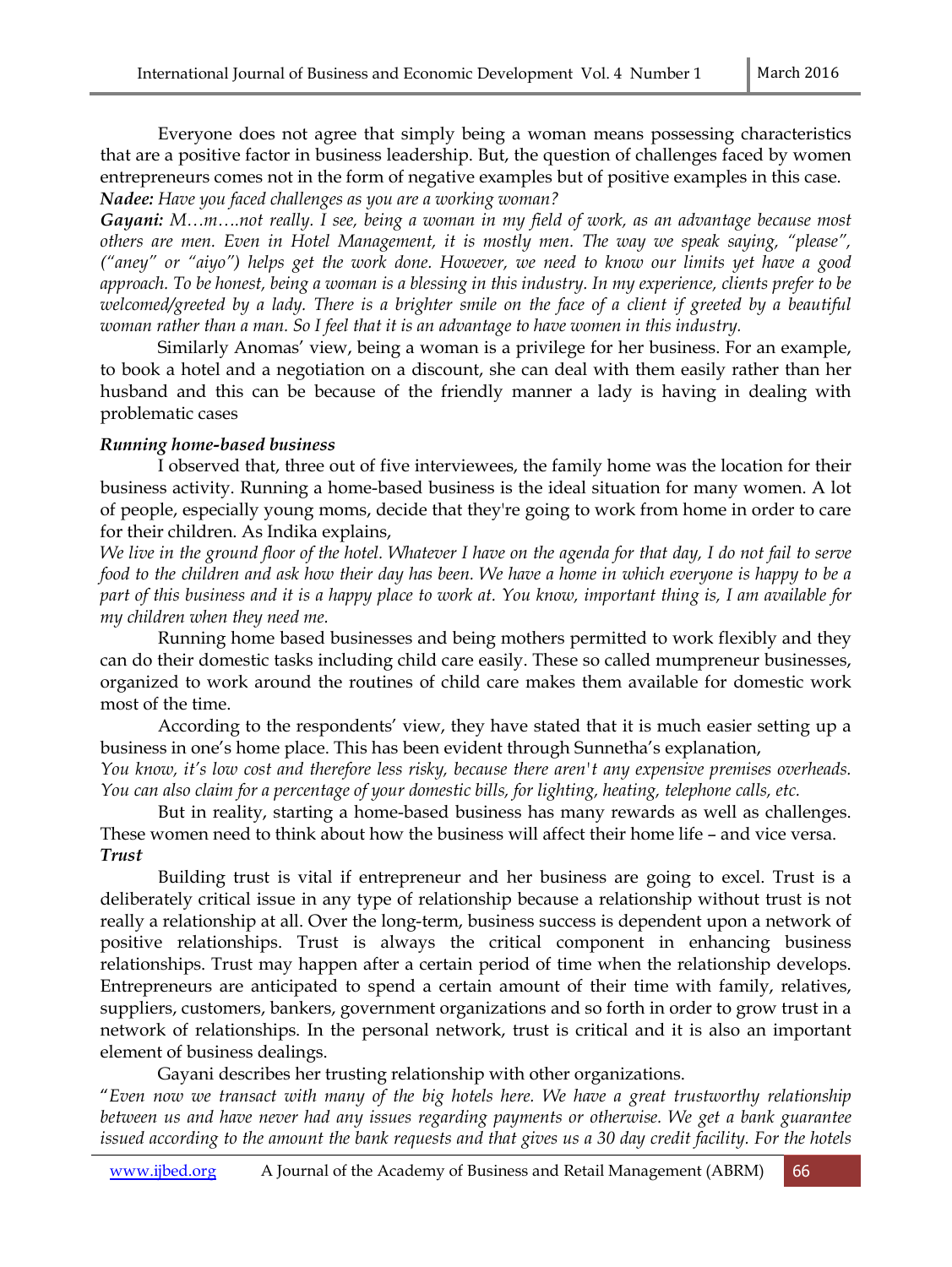*that do not have a credit facility, I send in the payment as soon as the client checks in. If the bookings fall on weekends, we call and make an arrangement to pay on Monday. As we have been working for about 8 years now, they trust us, I know this through experience and trustworthy relationship*".

Women in the study state that a long and healthy relationship could be developed with suppliers and customers based on trust.

### **5. Discussion and Summary**

 According to the empirical research studies with regard to women entrepreneurs' networking, there is evidence that women entrepreneurs have less diverse networks (Foss 2010, Batjargal et al 2009). Furthermore, the social support literature specifies that women are more likely to seek and provide emotional social support whereas men are more likely to seek and provide instrumental (eg. informational) social support (Batjargal et al, Garcia and Carter 2009, Roomi 2009). Several studies have shown that women tend to nominate more kin as people with whom they "discuss important matters" and they had a more kin their networking composition (Moore 1990, Klyver 2011, Watson 2011, Arent and. Janet 2003). In line with literature (Batjargal et al., Roomi, (2009), women entrepreneurs in this study tend to include a higher proportion of family members in their networks and thus a lower proportion of fewer business contacts. Furthermore, this analysis showed that the diversity of the people the entrepreneurs involved in the different phases of the venture is very limited.

 As far as concern women networks, several studies highlight that women favor "strong ties" in their networking behaviour (Klyver and Grant 2010).That is, women business owners have been revealed to organize their networks around the family and social spheres and, therefore, are in more contact with family members, mainly with their partner and friends than acquaintances with whom they have only employment relationships (Aldrich et al., 1989). This study finding also revealed that women do favour strong ties.

 I found a number of cases in this study where the partner was involved due to competences and the partner always gives emotional support. In line with other studies such as Bruderl & Preisendorfer (1998) this investigation has also emphasized the importance of the emotional and functional support of the spouse. In a number of stories I found that the family offers different types of functional support and emotional support. In all cases the family and close friends represent trusted people who the entrepreneur can exchange with the entrepreneurial idea, to whom concepts can be presented, without the entrepreneur being fearful of possible negative consequences. Again the women entrepreneur is looking for comment, emotional support without being faced with a competitive or potentially offensive context. Moreover, Friends are very valuable source of information for finding customers.

 Similar to the importance of family ties, the analysis of the professional ties identified only two of entrepreneurial stories where professional ties gave important information. In those stories, Women entrepreneurs learned a lot from these professional ties and gained business opportunities

Women in this pilot study talk about their families, children responsibilities, and domestic work when we were discussing their professional career. It clearly shows that women have the main responsibility for the family life. Therefore it is not easy to narrate their career story without demonstrating how it is managed with the family life. For example, Moore (1990) found that for women there is a decline in network size at childbearing age, when the burden of reproductive activities is particularly high. This study finding similarly validate that young children constrain the networks of their mothers, through increased time demands.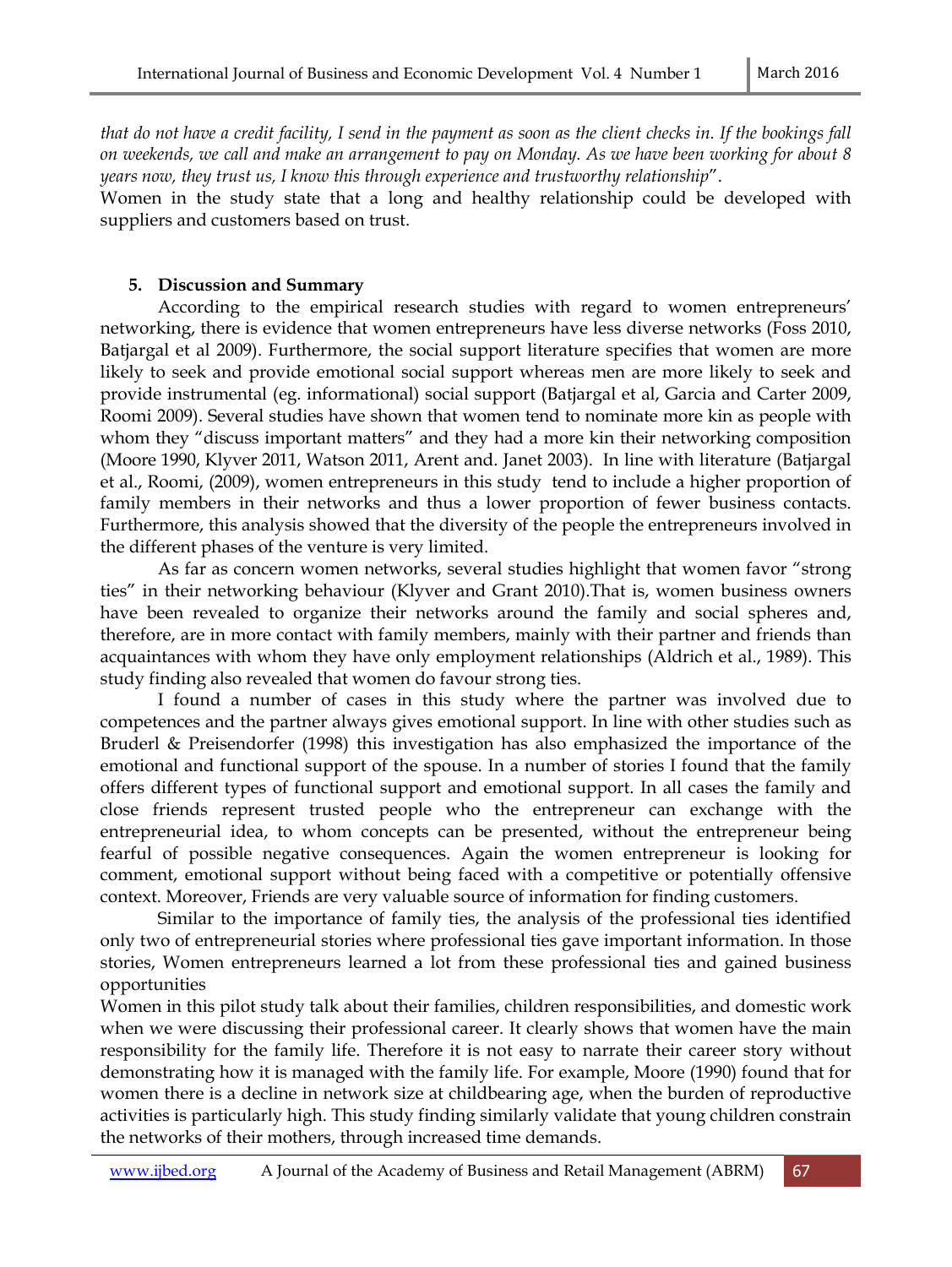According to empirical evidences, women are disadvantaged compared to men (Foss 2010) and have more difficulties in gain access to those networks. But, conversely women entrepreneurs in this research revealed that being a woman is a privilege for their businesses.

 Prior studies have suggested that networks are important for small firms as a provider of access to entrepreneurial opportunities and as a tool to increase firm performance. Stories from women entrepreneurs in this study also validate that the importance of particular networking relationship for development of their businesses and trust is central to understanding network success.

 In summary, despite the research attention on entrepreneurial networking in recent years, prior work has tended to focus on how actors connect (structural dimension), however, there is a lack of research about the resources actors can potentially gain access to by examining with whom they connect and what resource they have (relational dimension). Therefore, while the study of the structural dimension of networks has been found to disclose variations between male and female business owners, there is still a lack of research into the relational dimension of networks which may uncover differences in resource mobilization. Moreover, few studies have acknowledged the impact of gender on networking experiences (Garcia and Carter 2009) .To date, researchers focus to study gender differences in entrepreneurial networking (Klyver and Grant 2010, Batjargal et al., Miller, Besser and Riibe 2007, D'Exelle and Holvoet 2011, Foss 2010, Garcia and Carter 2009), but very little research has been conducted specifically focus on women (Sappleton, 2009, Roomi 2009, Tsuchiya 2010). In addition to, it can be clearly seen that quantitative research are dominant in networking literature. In all respect, this research is a preliminary step towards filling this academic gap. In addition to, the controversial evidence of women entrepreneurial networking identified by the academic literature and the shortcomings of the existing research in women entrepreneurs' networks provide compelling reasons for further research on women entrepreneurs' networks in entrepreneurship in a transition context.

 The narrative analysis of the interviews has suggested that most of the women entrepreneurs viewed their network and their networking purposes in a highly calculative way. In fact, majority of the women entrepreneurs emphasized the purpose- driven nature of their contacts. Very often these needs talk about to different types of assistance required; finance, emotional support, business opportunities and learning were frequently mentioned by majority of the business owners. The next question was what sort of support they receive for their business as business women. When researching this question it is clear that there are four main groups that support – spouse, family, friends and professional networks. When looking at emergent themes, it is clear that majority women entrepreneurs in this study have built their connections around their families and close friends. They have a strong bond between family members and most women fulfil their needs through the family unit. In contrast, women entrepreneurs have lack of formal contacts and the situation is worst specifically in startup level. Further women business owners are not looking for more external consultants, attending more seminars, conference, trade fairs and social network web sites .The next question was what was needed in order to continue these network connections and there are a few important points shown through the pilot study in London and they are gender, family matters, trust, education and experience, culture and social norms and running home based business. For the women in London, being a woman has made a positive influence and has been a plus point on their businesses.

#### **6. Future Research Agenda**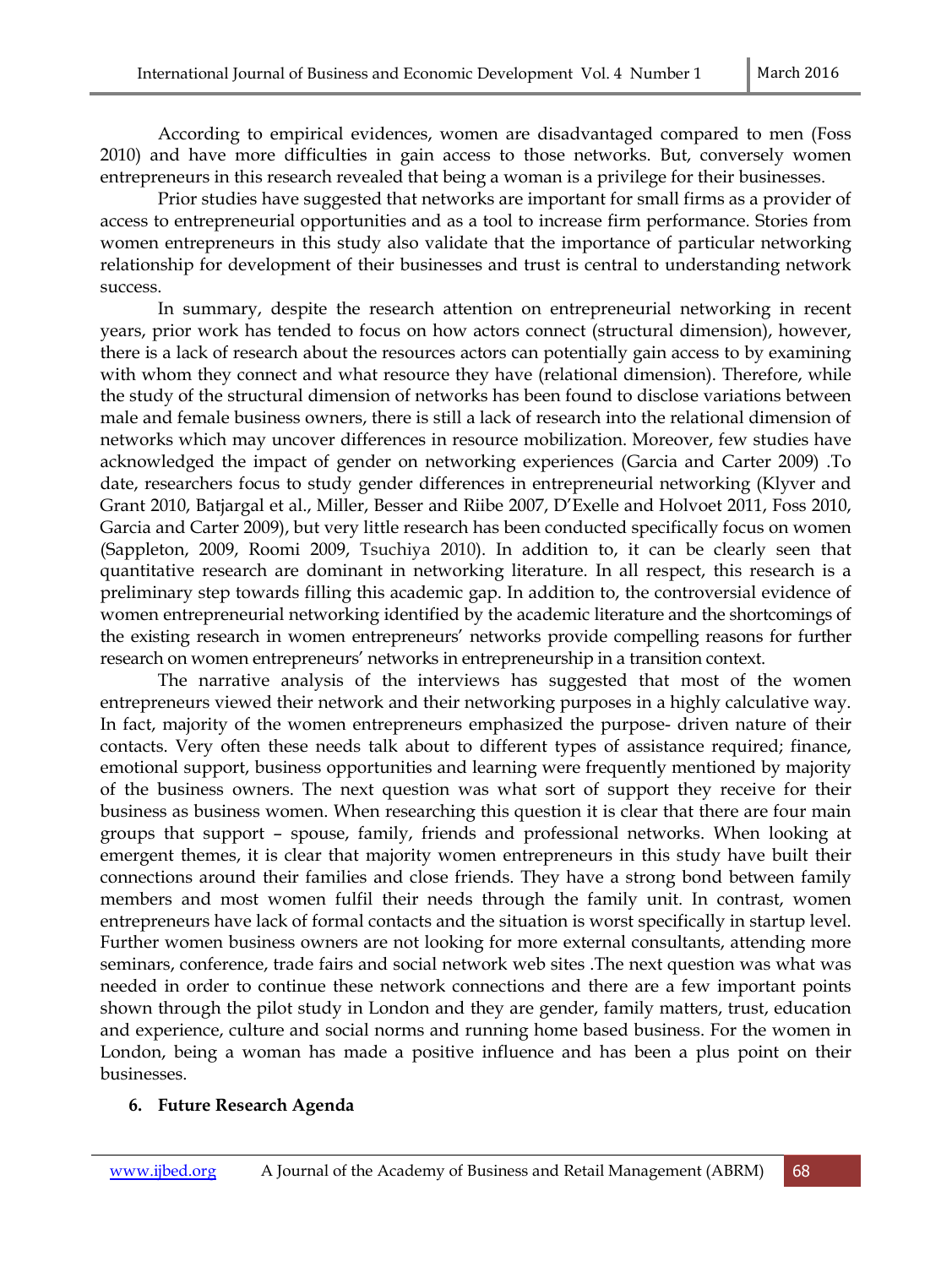The data collected for the purpose of this study depend on the responses from a single entrepreneur and can, therefore, be viewed as somewhat subjective. Preferably, a second party would validate at least part of the information collected about the entrepreneur. Data collected from these women's husbands, other family members or employees could have been used to confirm information relating to the business if time and resources had been available. Further, this study is based on data collected within a fixed time period. Therefore, another suggestion for further research is in the form of longitudinal studies. A research method of employing a longitudinal study would be assist in deepening our understanding into the female networking behaviour and to see what, and if, differences exist in their ways of using various relationships as time goes by.

#### **References**

- Aldrich, H. and Reese, P. R. and Dubini, P., 1989. Women on the Verge of a Breakthrough: Networking among Entrepreneurs in the United States and Italy. *Entrepreneurship and Regional Development*, vol.1 (4), pp.339-356
- Arent, G., and. Janet, W.S., 2003). Social network and entrepreneurship. *Journal of entrepreneurship theory and practice*, vol. 28, Issue 1, pp. 1–22
- Ascigil, S.F. and Magner, N.R., 2009. Business incubators: leveraging skill utilization through social capital.*Journal of Small Business Strategy*, Vol. 19, Number 20 Spring/Summer 2009
- BarNir, A. and Smith, K. A., 2002. Inter-firm alliances in the small business: The role of social networks. *Journal of Small Business Management;* vol. 40, no.3, pg. 219
- Batjargal, B., Hitt, M., Webb, J. Arregle, J.L and Miller, T., 2009. Women and men entrepreneurs' social networks and new venture performance across cultures. *Academy of Management Proceedings*, vol.1, pp.1-6
- Bird, B. and Brush, C., 2002. A gendered perspective on organizational creation. *Entrepreneurship Theory and Practice* 26 (3), 41–65.
- Chris, D., Nerys, F.L. and Eillen, S. et al., 2011.Entrepreneurs perception of business networks: Does gender matter? *The international Journal of Entrepreneurship and innovation*, Vol. 12, No 4, pp.271-281D'
- Exelle, B. and Holvoet, N., 2011. Gender and network formation in rural Nicaragua: a village case study. *Feminist Economics*, vol. 17(2), PP. 31–61Foss, L., 2010.Research on entrepreneurial networks: The case for a constructionist feminist theory perspective. *International Journal of Gender and Entrepreneurship*, Vol.2 No 1
- Garcia, M.C.D. and Carter, S., 2009. Resource mobilization through business owners' networks: is gender an issue? *International Journal of Gender and Entrepreneurship, vol*. 1 No. 3, pp. 226- 252
- Klyver, K., 2011. Gender differences in entrepreneurial networks: adding an alter perspective. *Gender in Management*, Vol.26.
- Klyver, K., Kevin, H. and Denny, M.2007*.* Influence of social network structure on entrepreneurship participation*—*A study of 20 national cultures. *International Entrepreneurship Management Journal*, vol. 4. pp.331-347
- Klyver K. and Grant, S., 2010.Gender differences in entrepreneurial networking and participation. *International Journal of Gender and Entrepreneurship*, Vol.2 No 3
- Kristina, A.B., 2010. The paradox of gender equality: an entrepreneurial case study from Sweden. International *Journal of Gender and Entrepreneurship*, Vol.2 No 1, pp.10-26